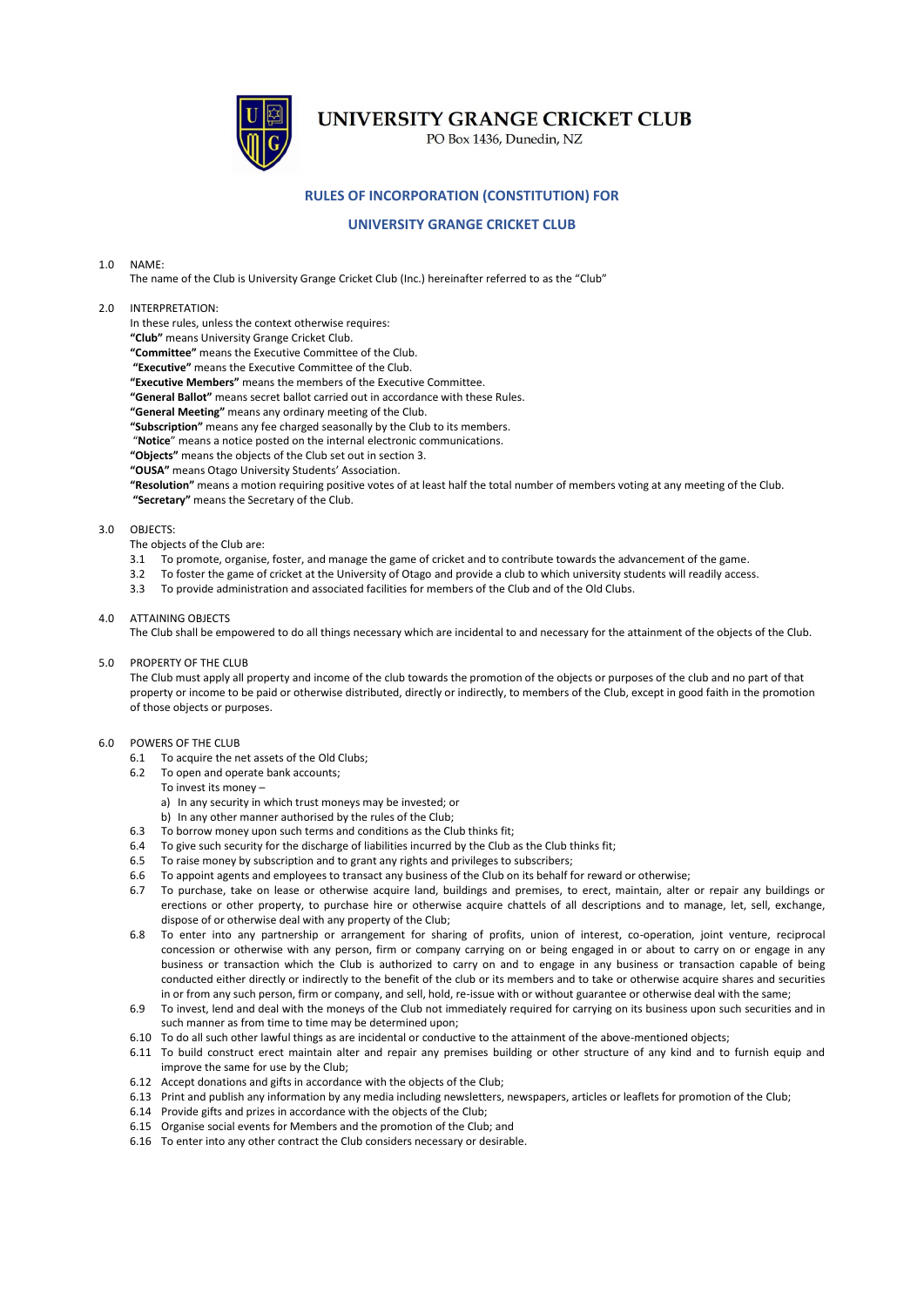## 7.0 AFFILIATION

- 7.1 The Club shall be an affiliated club of OUSA except for in the event of the winding up or dissolution of OUSA.
	- 7.1.1 The Executive Committee shall re-affiliate the Club with OUSA every year.
- 6.2 The Club may cease affiliation with OUSA by amending this constitution (see clause 19.0).

## 8.0 MEMBERSHIP:

- 8.1 Membership shall be open to any person who wishes to further the interests of the Club.
- 8.2 Any person seeking membership shall make application to the Management Committee, and the Management Committee shall determine whether the application is successful or not.
- 8.3 Each person admitted to membership shall be:
	- 8.3.1 Bound by the Constitution and Regulations of the Club;
	- 8.3.2 Come liable for such fees and subscriptions as may be fixed by the Club;
	- 8.3.3 Entitled to all advantages and privileges of membership.

## 8.4 Membership Categories:

- 8.4.1 ORDINARY MEMBER
	- Any person who is a financial member of the Club is entitled to hold any office and enjoy the privileges of the Club.
- 8.4.2 SOCIAL MEMBER

Persons other than ordinary members who are interested in promoting the Club, but who do not wish to participate in the playing activities of the Club, may become a Social Member.

#### 8.4.3 JUNIOR MEMBER

Any person under the age of 18 years may become a Junior Member. Junior Members shall have no voting rights nor be entitled to hold any office.

## 8.4.4 LIFE MEMBERSHIP

The Management Committee as a Life Member may elect any member who has given outstanding service to the Club. Any member may nominate a person to the Executive Committee for consideration for Life Membership.

#### 8.4.5 PATRON

The Club may, at its discretion, elect a patron/s or vice patron/s of the Club for such period as may be deemed necessary. Such patron/s or vice patron/s shall not be eligible to vote unless they are current members of the Club under another category of membership.

8.4.6 AFFILIATED CLUBS OR TEAMS

A club or team desirous of becoming an affiliated club or team must take application in accordance with the regulations of the Club. Such application must be lodged with the Club Secretary on or before a date as determined by the Management Committee of the Club.

- 8.5 The Management Committee shall appoint a member of the Executive Committee to maintain an up to date register of members of the Club.
- 8.6 A member may at any reasonable time inspect the records and documents of the Club.

## 9.0 SUBSCRIPTIONS:

9.1 To be paid by different classes as and when they are due.

## 10.0 TERMINATION OF MEMBERSHIP

- 10.1 Any person's membership may be terminated by any of the following events:
	- 10.1.1 Resignation;
	- 10.1.2 Expulsion;
	- 10.1.3 A Member's annual membership fee remains unpaid after three months falling due.
- 10.2 The Management Committee shall have the power to suspend or expel any member of the Club for:
	- 10.2.1 Any of the events in Item 10.1;
	- 10.2.2 False or inaccurate statements made in the member's application for membership of the Club;
	- 10.2.3 Breach of any rule, regulation of the Club, and;
	- 10.2.4 By any act detrimental to the Club, after having undertaken due inquiry.
- 10.3 Any member who is expelled, suspended or has their membership terminated, shall have the right to appeal against their suspension or expulsion by presenting their case to a General Meeting called for such purpose, and the decision of the General Meeting shall be final.

#### 11.0 MANAGEMENT COMMITTEE

- 11.1 Management of the Club shall be vested in the Executive Committee elected by the members at the Annual General Meeting and consisting of:
	- 11.1.1 President;
	- 11.1.2 Vice President;
	- 11.1.3 Secretary;
	-
	- 11.1.4 Treasurer;
	- 11.1.5 Up to five (5) Committee Members. This number can be adjusted from time to time as the executive sees fit from no less than 3 and no more than 5.
- 11.2 No person shall hold more than one position on the Executive Committee at any one time, except when position/s remain vacant following the AGM. If an Executive Committee Member ceases to hold office, the Executive Committee may choose to appoint a person for the duration of the original term. The member can then be eligible for re-election at the Annual General Meeting.
- 11.3 A quorum of the Management Committee shall be half of its members plus one.
- 11.4 If the President or Vice President is unable to attend, then a chairperson nominated by the meeting shall chair that meeting.
- 11.5 A member of the management committee may lose his or her seat on the committee for either of the following:
	- a) Absence from three or more meetings without leave of absence;
	- b) Found not to be a financial member.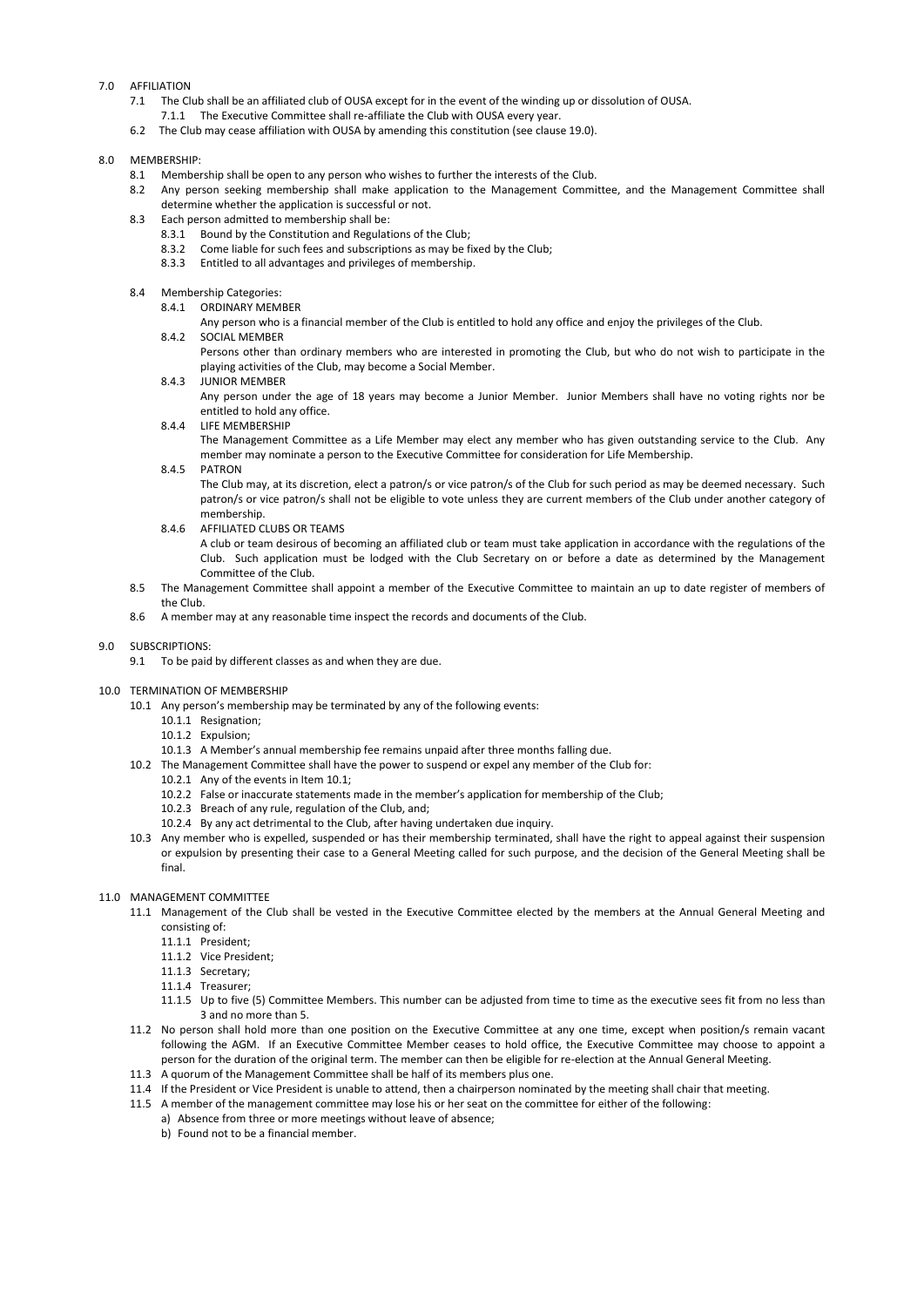## 12.0 POWERS OF THE MANAGEMENT COMMITTEE

- 12.1 The Management Committee shall carry out the day-to-day running of the Club and shall have the power to:
	- 12.1.1 Administer the finances, appoint authorised bankers, and direct the opening of banking accounts for specific purposes and to transfer funds from one account to another, and to close any such account;
	- 12.1.2 Fix the manner in which such banking accounts shall be operated upon, providing the Management Committee passes all payments;
	- 12.1.3 Fix fees and subscriptions payable by members and decide such levies, fines and charges as is deemed necessary and advisable, and to enforce payment thereof;
	- 12.1.4 Adjudicate on all matters brought before it which in any way affect the Club;
	- 12.1.5 Cause minutes to be made of all proceedings at meetings of the Committee and General Meetings of members;
	- 12.1.6 Make, amend and rescind regulations and policies;
	- 12.1.7 Have the power to form and appoint any sub committee/s as required for specific purposes;
	- 12.1.8 At their discretion employ a person or persons to carry out certain duties required by the Club, at salaries or remunerations for such period of time, as may be deemed necessary;
	- 12.1.9 Should a vacancy occur on the Management Committee during the year, the Management Committee may appoint a successor until the next Annual General Meeting;
	- 12.1.10 Appoint an officer/s or agent of the Management Committee to have custody of the Club's records, documents and securities.

## 13.0 ASSURANCE OF FINANCIAL STATEMENTS

- 13.1 The Club shall appoint an accountant as a financial reviewer who shall hold office until the next Annual General Meeting. The Club will direct that the accountant conducts a review of the annual financial statements.
- 13.2 The accountant must be a suitably qualified person (and preferably a member of the New Zealand Institute of Chartered Accountants) and must not be a member of the Committee, or an employee of the Club. Where the Club appoints an accountant to conduct a review but that person for some reason is unable to act, the Committee shall appoint another accountant as a replacement.

#### 14.0 ANNUAL GENERAL MEETINGS

- 14.1 The Annual General Meeting of the Club must be held within four months of the end of the club's financial year.
- 14.2 The Secretary shall give at least fourteen (14) days notice of the date of the Annual General Meeting, to members.
- 14.3 All financial members may attend the Annual General Meeting.
- 14.4 The quorum at the Annual General Meeting shall be a minimum of thirteen (13) members. If, at the end of 30 minutes after the time appointed in the notice for the opening of the Meeting, there be no quorum the meeting shall stand and adjourn for one week. If at such meeting there is no quorum those members present must be competent to discharge the business of the meeting.
- 14.5 The agenda for an Annual General Meeting shall be:
	- Opening of Meeting
		- Apologies
		- Confirmation of Minutes of previous Annual General Meeting
		- Presentation of Annual Report
		- Adoption of Annual Report
		- Presentation of Treasurer's statement
		- Election of New Executive and appointment of reviewer
		- Vote of thanks to outgoing Executive
		- Determination of Annual Membership Fee
		- Notice/s of Motion
		- Urgent general business
		- Closure

## 15.0 SPECIAL GENERAL MEETINGS

- 15.1 General Meetings may be called by the Management Committee or at the request of the President and Secretary or on the written request of thirteen (13) members of the Club.
- 15.2 The Secretary shall give at least seven (7) days notice, in writing, of the date of the General Meeting to the members. Notice of General Meetings shall set out clearly the business for which the meeting has been called. No other business shall be dealt with at that General Meeting.

#### 16.0 VOTING

- 16.1 Voting powers at the Annual General Meeting and Special General Meetings:
	- 16.1.1 The President shall be entitled to a deliberate vote and, in the event of a tied vote; the President shall exercise a casting vote.
	- 16.1.2 Each individual financial member present shall have one (1) vote.
	- 16.1.3 Voting for Executive Committee members will be conducted by general ballot.

#### 16.2 Voting powers at Management Committee Meetings;

16.2.1 The President shall be entitled to a deliberate vote, and, in the event of a tied vote, the President shall exercise a casting vote.

#### 16.2.2 Each individual committee member present shall have one (1) vote.

#### 17.0 FINANCE:

- 17.1 All funds of the Club shall be deposited into the Club's accounts at such bank or recognised financial institution as the Management Committee may determine.
- 17.2 All accounts due by the Club must be paid after having been passed for payment at the Management Committee Meeting and when immediate payment is necessary, account/s shall be paid and the action endorsed at the next Management Committee Meeting.
- 17.3 The Secretary shall not spend more than a set amount Petty Cash without the consent of the Management Committee, and shall keep a record of such expenditure in a Petty Cash Book.
- 17.4 A statement showing the financial performance and financial position of the Club shall be tabled at each Management Committee Meeting by the Treasurer.
- 17.5 A statement of Income and Expenditure, Assets and Liabilities shall be submitted to the Annual General Meeting. The reviewer's report shall be attached to such financial report.
- 17.6 The financial year of the Club shall commence on 1 June each year. The accounts, books and all financial records of the Club shall be reviewed each year.
- 17.7 Any club expenditure must be approved and authorised by at least two of the following: